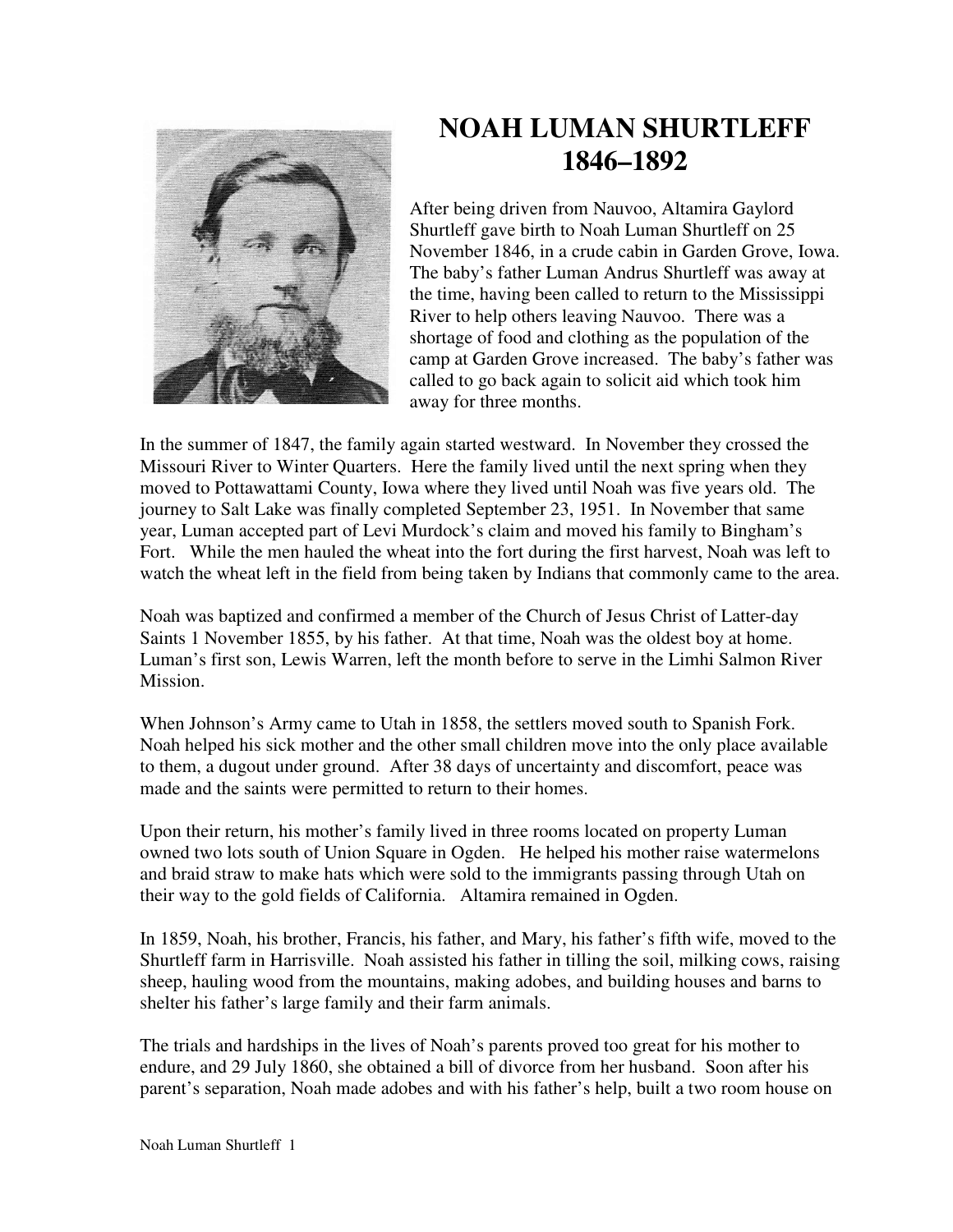a homestead near his father's place, and lived there with his mother until he married. Adjacent to the house he built a blacksmith shop, which he and his brother Francis operated for some time.

In 1870, Noah married Cornelia Samantha Hancock, daughter of Charles Brent and Priscilla Rawson Hancock. He borrowed \$2 from his father for wedding expenses and the happy couple took the lumber wagon over dusty roads for a full days' journey to Salt Lake City where they were married in the Endowment House by D. H. Wells. Noah worked all the next day for his father cutting hay with a scythe to pay back the loan of \$2.

His bride washed, corded, and spun wool into yarn. She knit their stockings, made blankets, and even jeans for her husband. When their children came, she made the boy's suits and girl's dresses. Her mother-in-law, Altamira, was a good seamstress and helped cut and fit their clothes.

Their first child, Horace Luman, was born 17 September 1871. A second son, Noah Walter, was born two years later, but died from croup before he was a year old. Within three months after the death of this son, Noah left for a short term mission to seek genealogy. While he was away, his wife taught school in her kitchen. The scholars sat on benches made of slabs.

Noah returned only to leave five years later to serve another mission, this time to the Southern States. He had just traded his watch and some hay for a new wagon. In order to get money for his mission, he sold the wagon for \$80. He took half of this with him and left the other \$40 with is wife. Industrious Cornelia not only kept the family, but built a porch, bought a stove with money earned by drying and selling apples and peaches, and kept the \$40 in gold in tact so that Noah might use it to come home on when his mission was finished.

Noah made red bricks using the process he learned while watching his father make adobes. He put clay and water in a vat. He then hitched a horse to a windlass that turned the vat until it became a sticky mass. He poured the mass into a mold and put it in the sun to dry. Next he "burnt" the bricks in a home made kiln. Several early homes in the area were made from bricks he made in this way.

Noah was a teacher in the Harrisville School, and was always active in community projects. He was involved in many church callings. When 18 years old he and Levi J. Taylor, age 15, were ward teachers together, and their district extended to all of the homes from the Ogden City limits to the Hot Springs. In 1863 he was ordained a Seventy. He faithfully worked in the activities of auxiliary organizations, collected genealogy, and labored in the bishopric, and was always active in community projects.

Noah felt he needed an unabridged dictionary but had very little money with which to buy one. He decided he would walk the entire distance from Harrisville to Salt Lake City to attend general conference and walk back. He used the \$12 which should have paid his conference expenses to buy the coveted dictionary. He slept in the tithing barn, ate the lunch he carried with him, bought the dictionary, and carried it home with him home after the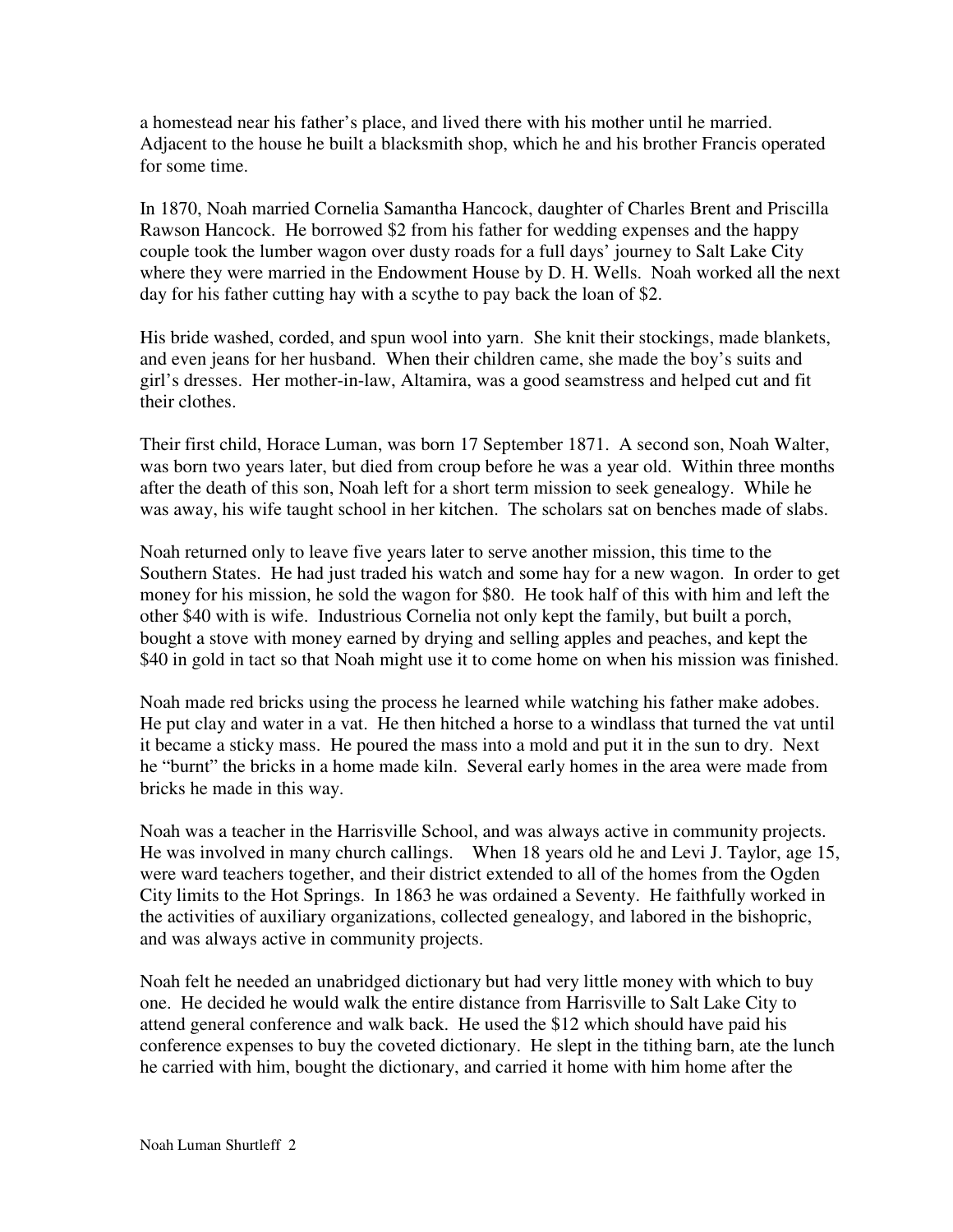conference. He and his family enjoyed this reference book for many years. His own children, as well as the neighbors, remember the old dictionary along with the family bible.

On 31 January 1888, at a time when the saints were being persecuted for polygamy, Noah took a second wife, Mary Ann Saunders. His family hung a red blanket on their clothesline to warn him when it was not safe to come home because the marshal was after him. Officials eventually apprehended him and sentenced him to six months in prison and a \$200 fine. For Noah, the worst part of prison was the bed bugs. To avoid further persecution, Noah left one wife in Harrisville and went to Canada with another wife and family to colonize Alberta, Canada. He built a home in Cardston. He worked on the church farm, was active in church, and endeared himself to the people. He was known as a ministering angel in times of sickness and death and was loved and respected by all.

Noah lived in Canada for about four years when one night he was called out to visit the sick. Mary Ann was not concerned over his delayed return and retired as usual. About three o'clock the next morning, 9 July 1892, she woke up after a horrible dream that he had fallen into the well, and it caved in on him. After awakening, she hurriedly dressed and ran to the well. To her horror, she found the situation just as she had dreamed. Neighbors were aroused and they found Noah's body under the cave-in where he had been stunned and drowned. He was buried in Canada. His widow, Cornelia, was left with eight children, including a baby less than six months old: Horace Luman, 1871; Samantha Cornelia, 1875; William Joy, 1877; Jesse Hyrum, 1882; Lester Joseph, 1884; Noah Lee Andrus, 1885; Cora May, 1888; and Wilford Elijah, 1892. His wife Mary was left with two sons, George Sterling, 1889, and Parley Leonard, 1890.

Noah Luman Shurtleff was a man of small stature who weighed 140 pounds. He had black hair, sandy whiskers, and blue eyes. Though firm, he had a pleasing countenance and a quiet disposition. His voice was gruff and very deep. He loved music, and even though he lacked a nice singing voice, he was successful in teaching music to others. He was a leader in drama, directing and presenting many ward plays. He was a fluent and interesting speaker, and he was always prepared and ready to respond when called upon. He did farm and ranch work, repaired shoes for his family, did blacksmithing, and horseshoed his horses and his neighbors horses. He made and laid the brick for his home and other buildings. He prepared and cured meat and other food products for his family. He could do almost any kind of work there was to be done.

## **SOURCE:**

Agren, Samantha. "History of Noah Luman Shurtleff." Unpublished manuscript.

Brown, Thelma. *Personal History.* 

Shurtleff, William H. "Personal Interview." Dec 1999.